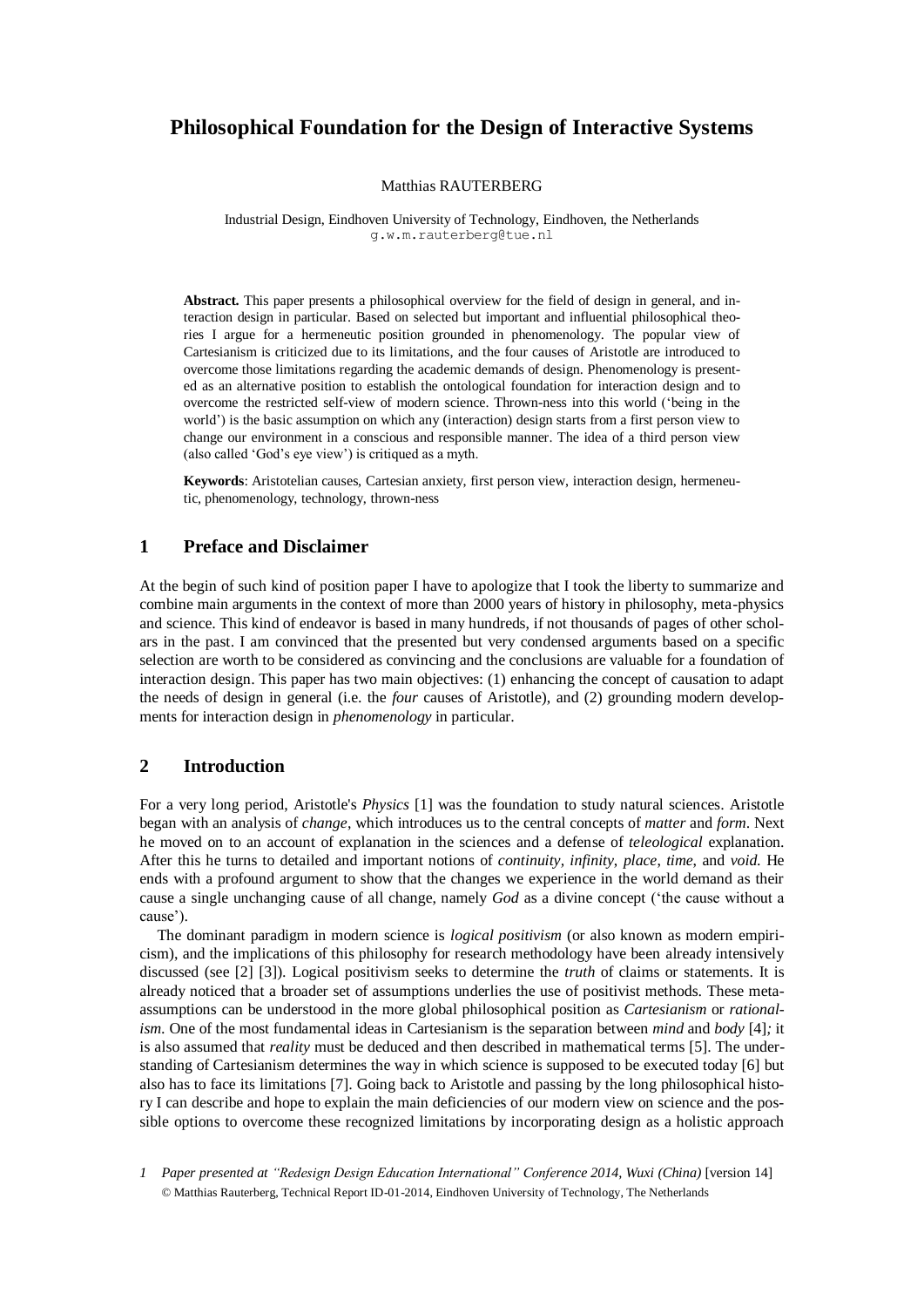towards nature. Although humans achieved in modern and highly industrialized countries the situation that we are surrounded by design artifacts, and nature as such hardly exist anymore [8], it still makes sense to assume that nature as such exists. If it comes to design as an academic field, we have to 'explain' how design works and what kind of reasoning is adequate [9]. But as long as we try to answer those questions in the constrained framework of Cartesianism and rationalism, we will not be successful. Therefore I believe we have to enlarge our concept of causation by going back to what we already had long time ago but forgot.

# **3 The Cartesian Anxiety**

Kant [10] required that we should frame the epistemological problem in an entirely different way. The crucial question is *not* how we can bring ourselves to understand the world, but how the world comes to be understood by us. This is a very interesting perspective, because Kant operated on the assumption that we as humans are capable of this; but how can we be assured of this? Kant described two concepts: (1) analytic *a priori* judgments include all merely logical truths and straightforward matters of definition; they are necessarily true; (2) synthetic *a priori* judgments are the crucial case, since only they could provide new information that is necessarily true. Analytical judgments can only be provided in a formal system and could be seen as a kind of tautologies (i.e. we cannot get more out of our axiom system than we put in from begin on; although we normally do not fully understand upfront what we put in; this holds also for most by humans designed artifacts in a broad sense). On the other hand, synthetic judgments create something out of nothing, and this is still difficult to understand [11].

The lack of an *undisputed foundation* of our being (i.e. science lost its 'cause without cause', and tried to recover by coming up with the 'big bang' as starting point for our universe [12]) is called by Bernstein the *Cartesian Anxiety* [13]. Even though this anxiety began long before Descartes' "cogito ergo sum", he argues that the 'grand Either/Or' is most clearly set forth: "Either there is some support for our being, a fixed foundation for our knowledge, or we cannot escape the forces of darkness that envelop us with madness, with intellectual and moral chaos" ([13] p. 18). His book substantiates how we must eliminate this Cartesian Anxiety without falling back into religious believes in divine concepts (like Aristotle). To face up to this dichotomy is to expose it and argue against its plausibility or appeal as a focus of our lives [14]. This movement beyond must follow the path of post-empiricist philosophy of science, of philosophical hermeneutics, of praxis, and end with the injunction that we must seize the "dialogical character of our human existence" ([13] p. xv). To expose and overcome the anxiety is a practical task of conversation and communication or of the need to "cultivate dialogical communities" ([13] p. xv). This is a task to which Bernstein has made a major contribution. We should acknowledge and accept our *thrown-ness* into this world and try to understand, accept and live with [15].



<span id="page-1-0"></span>**Figure 1.** The four Aristotelian causes: Efficient, Material, Final, and Formal Cause (adapted from [16]) and the fundamental split in physics and meta-physics introduced by Francis Bacon [17].

*Paper presented at "Redesign Design Education International" Conference 2014, Wuxi (China) 2*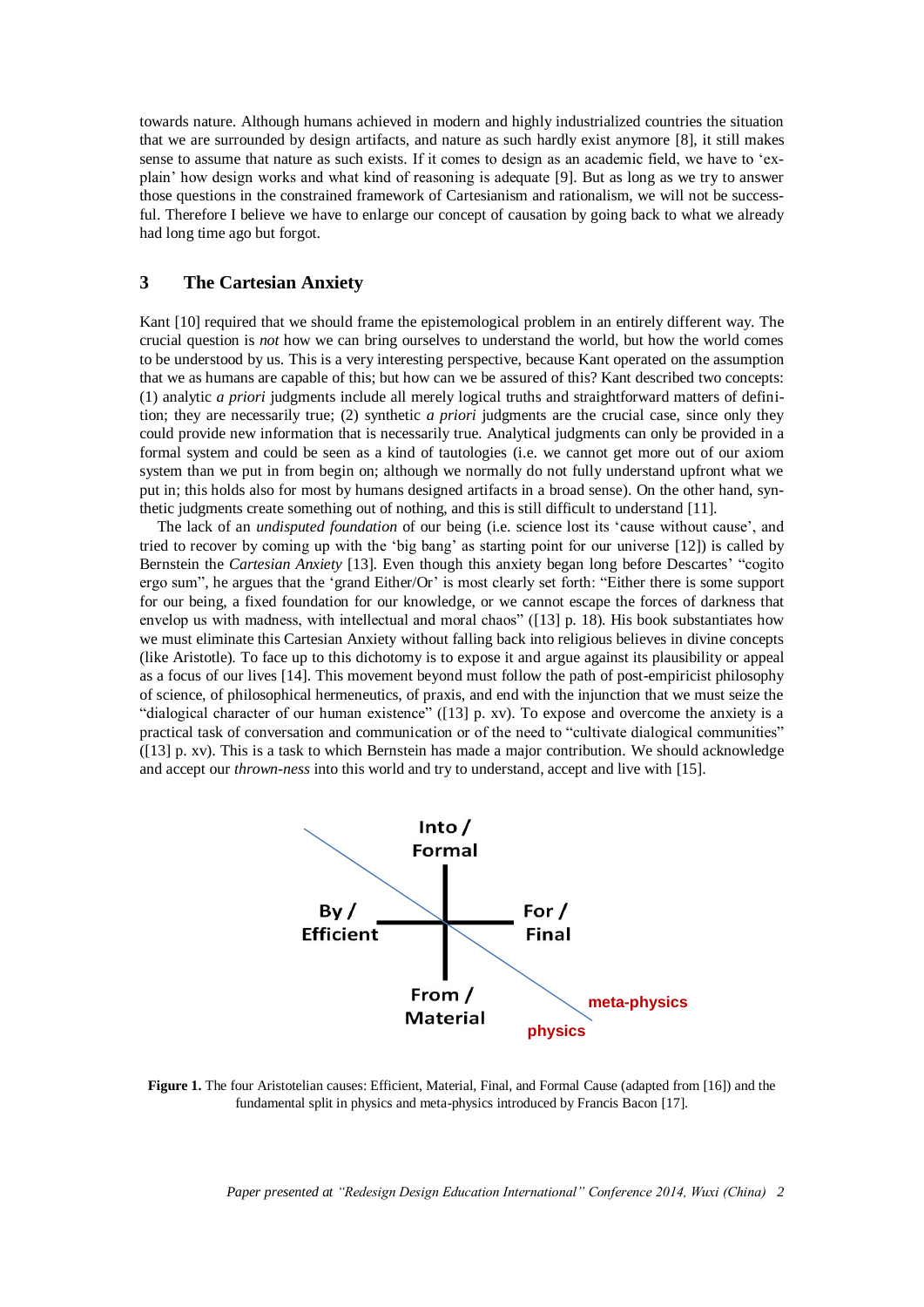# **4 The Four Aristotelian Types of Causation**

The Aristotle's four causes are closer to being *be-causes* since they are usually thought of as the reasons or explanations for things [18]. The presented example of the four causes is what is needed for the building of a house. A house is built *by* the craftsmen, *from* the raw materials, *into* the form shown on blueprints, *for* the homeowner to live in (see **[Figure](#page-1-0) 1**). This example is concerned with the *making* of something. Final and formal causes have been abandoned since the beginning of the scientific revolution. Sir Francis Bacon claimed [17] that the only scientific reasons for things were the material and efficient causes. For materialism it was coined as *matter in motion*. Aristotle thought that matter can exist in *space* and motion in *time*. But what shall we do with form or finality? I will discuss each Aristotelian 'be'-cause separately and as close as possible to its original meaning. At the end of each I provide also my interpretation, which can feed into the philosophical foundation for interaction design.

### **4.1 The Efficient Cause**

An *efficient cause* is the fundamental mechanism that causes changes and motion (i.e. to start or stop, accelerate or slow down, create or destroy, etc.) of objects ('that *by* which something is made'). An efficient cause is the agent that initiates a change or brings a thing into being. Mostly this is simply the force that brings something about [19].

The efficient cause is the force, mechanism or agent immediately responsible for bringing this form and that matter together in the creation of a thing. Thus, the efficient cause of a house would include the carpenters, plumbers, and other workers who used specific materials to build the house in accordance with the blueprint for its construction. Clearly the house would not be what it is without the workers' contribution [20].

**My interpretation**: The most appealing interpretation in this whole quartet of causes is the mainly accepted 'cause-effect' interpretation in its broad sense. A *cause* can be anything which influences the being of another thing; the last one is called *effect*. A *principiant* or *principle* is that from which a *being* originates or proceeds in any way. According to Coppens [21] it may proceed from it: A) *Logically*, as the conclusion does from the premises in reasoning. B) *Physically*, by deriving physical being from the principiant. It may happen as follows: (a) the principiant may produce it, e.g., a plant producing fruit. (b) The principiant may be one of its constituent elements, as a wheel is of a clock. A principiant is always prior to that which proceeds from it, in one of two ways: (a) in *time*, by existing sooner. (b) By *nature* only, when one being produces or constitutes another without existing before it.

### **4.2 The Material Cause**

The *material cause* of an object is equivalent to the *nature* of the raw material out of which the thing or object is composed ('that *from* which something is made'). With other words, the material cause is the basic quality out of which the things are made. Aristotle applied the word *nature* to both (1) its potential in the raw material, and (2) its ultimate finished form. In a sense this form already existed in the material [19].

The material cause of a house, for example, would include the bricks, wood, metal, glass, and other materials used in its construction. All of these aspects belong in an explanation of the house because it could not exist unless they were present in its composition [20].

**My interpretation**: Aristotle could not think of matter without a particular form attached. Due to the developments in chemistry we can now understand matter without this constrain. The periodic table [22] describes and classifies all elements of which matter is made, and even more, we can now create new kind of matter by combining elements. The material cause is therefore the matter out of which a being/thing is made. The quality of the chosen matter determines the being/thing next to all other causes. This interpretation of matter excludes any immaterial quality (e.g. knowledge, information, minds, etc.) of being a material cause.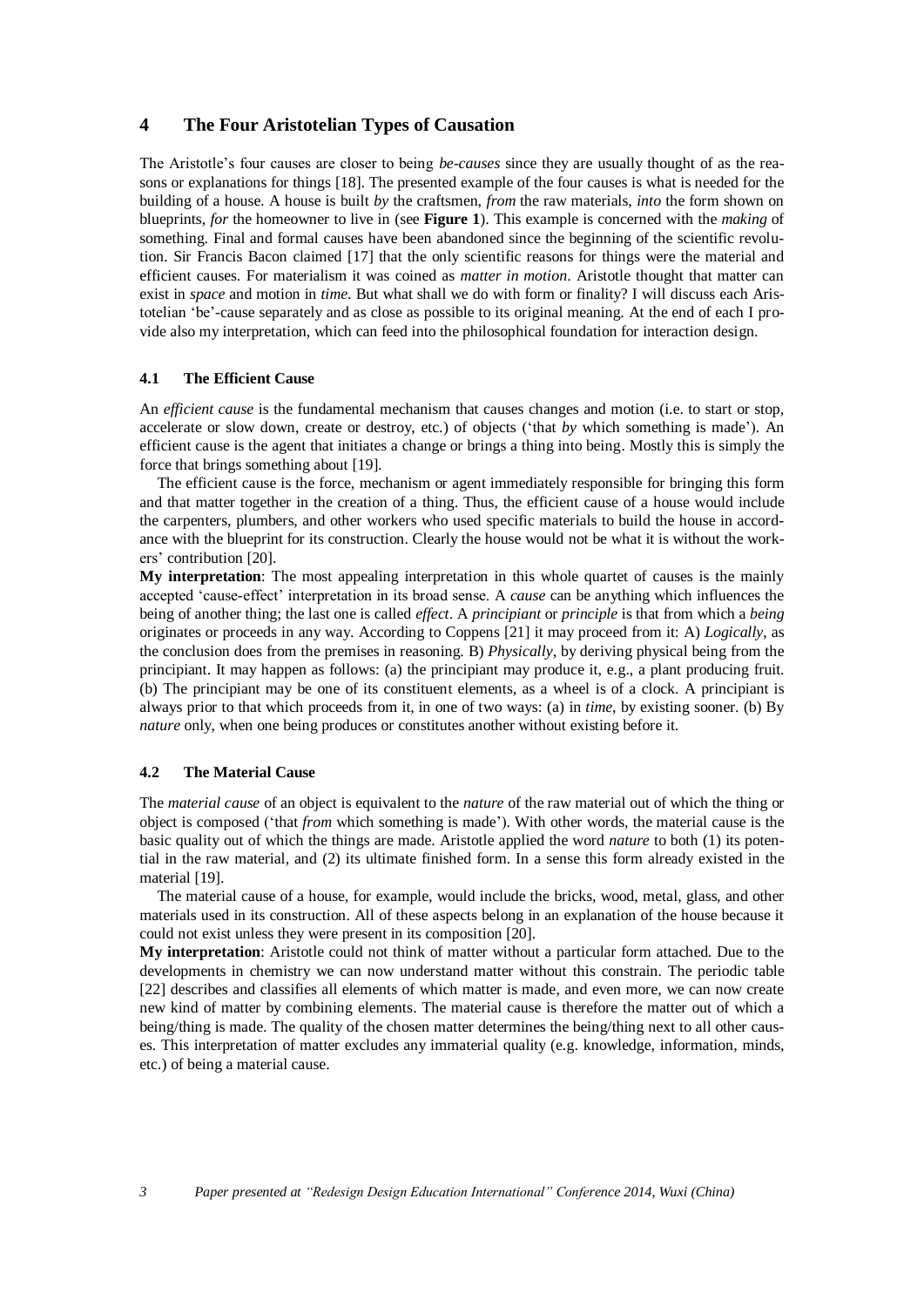#### **4.3 The Final Cause**

Final cause, or *telos*, is understood as the inherent final purpose (i.e. end, aim, or goal) of the phenomena under investigation ('that *for* which something is made'). This Aristotelian cause is also one of the most controversial types of cause in modern science, because *telos'* causal effects work from the future back into the present. One could argue that Aristotle's conception of *nature* is teleological in the sense that he believed, that nature as a whole, has *telos,* apart from those that humans have. This is possible, because Aristotle thought "that a *telos* can be present without any form of deliberation, consciousness or intelligence" [19].

A lot of scholars thought and still think that one of Darwin's main accomplishments was to provide biology with a *non*-teleological explanation of adaptation. However, quite a lot of Darwin's closest biologists, and even Darwin himself, would probably not agree on that. Darwin saw selection explanations of adaptations as *teleological* explanations. The confusion in the last centuries about Darwin's attitude to teleology is argued by Lennox "to be a result of Darwin's teleological explanations not conforming to either of the dominant philosophical justifications of teleology at that time" [23]. This is one view to argue that Darwin brought back the concept of teleological causes on the scientific agenda!

**My interpretation**: The *final cause* is the purpose or the end *inherent* in a particular action; e. g., when a person exerts himself to acquire fame, the acquisition of fame is a true cause of his exertion. The goal itself aimed at in the future, i.e., fame, is the final cause *effectively* considered in the present; the acquisition of this fame is the final cause *formally* considered [21]. We could go even further, when "retroactive effects of a subject's present mental effort on a previous random event" can be observed and seen as a form of 'non-causal' lawfulness [24].

### **4.4 The Formal Cause**

*Formal cause* [eidos] is a term describing the form or pattern that makes *matter* into a particular type of thing, which we recognize as *being* of that particular type ('that *into* which something is made'). This particular cause is Aristotle's continuation of Platon's world of ideas because Aristotle had to distinguish this form from the form given in the material cause [19]. The formal cause is the pattern or essence in conformity with which these materials are assembled. Thus, the formal cause of our exemplary house would be the sort of thing that is represented on a blueprint of its design. This is also part of the explanation of the house, since its materials would be only a pile of rubble if they were not put together in this particular way [20].

**My interpretation**: After we separated matter and form, we can now say that the form *is* the formal cause, which specifies the matter to become a particular being/thing. A form exists in two ways: (1) *Substantial* if the form makes the very nature of the being and cannot be removed without changing the nature of this being; (2) *Accidental*, if the form can be removed or changed without affecting the nature of the being [21]. If we design a table, there are substantial form aspects and accidental form aspects; if we take the substantial aspects (often called 'function') away, the table will not be a table anymore. If we take the accidental aspects away (often called 'style') the table still functions as a table but changed appearance.

### **4.5 Discussion and Conclusion**

As I have argued, the four different concepts of 'causation' have their adequate place in the foundation for design of interactive products and systems. Although the original interpretations from Aristotle are not directly applicable any more, the clear distinction of those concepts is still valid and useful. Buchanan introduced as an external view the four elements of a product: (1) manner, (2) materials, (3) function, and (4) form [25]. He motivates these four elements because "the new perspective on products deepens our concern for, and understanding of, the nature of form" by arguing that 'form' should not be understood from an external view but from an internal view: "form as a synthesis of what is useful, usable, and desirable." Now, form becomes dynamic and contextualized [26]. Hence, interaction design is dynamic form giving in a particular context of use! Designing the dynamic form is not only in three spatial dimensions but also has to include the fourth dimension 'time'. "Time is clearly one of the most important features of the new understanding of products" [25]. Some of the remaining questions are, how can we capture and describe those dynamic forms, how can we 'sketch' our ideas if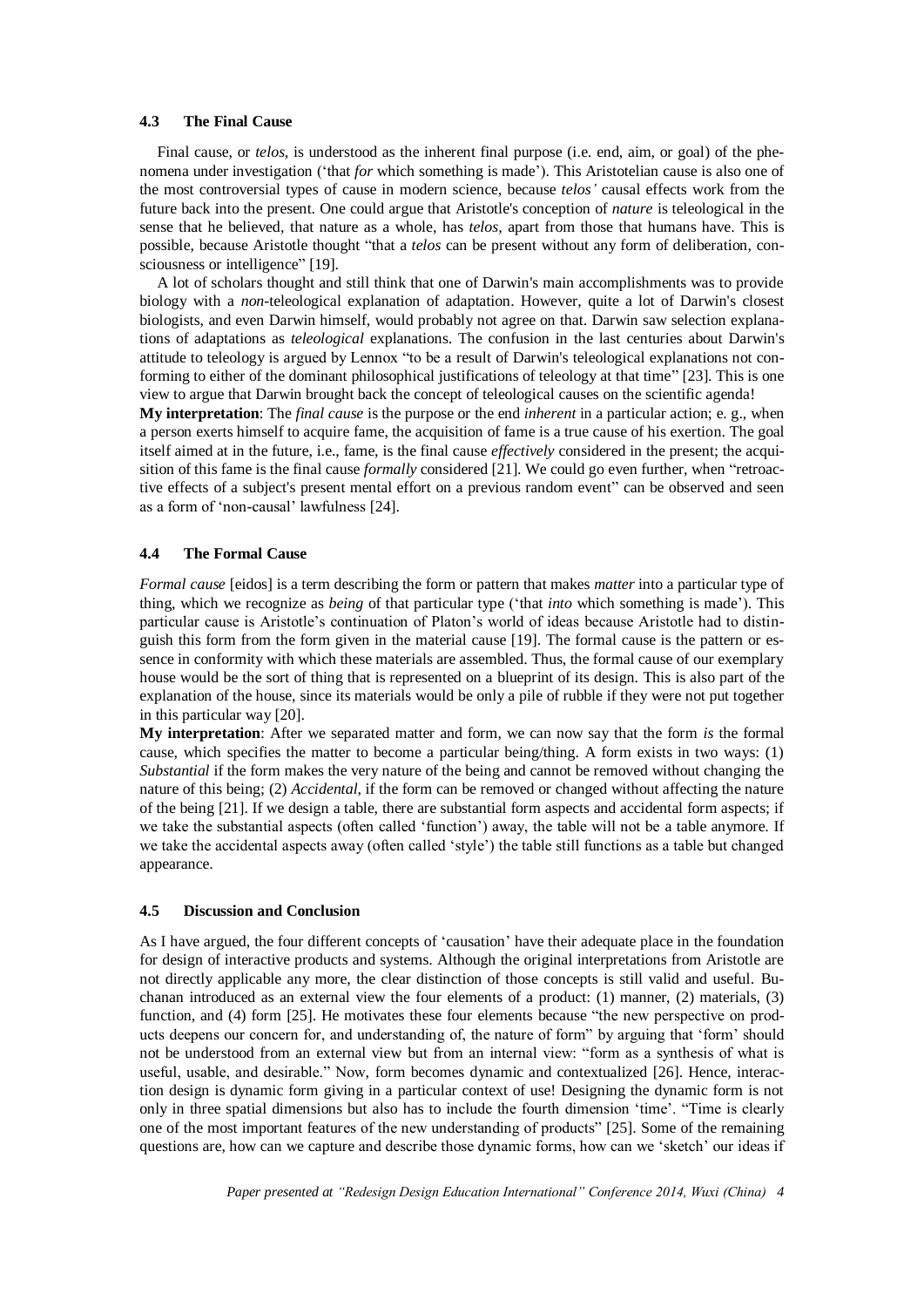they are dynamic and fluid, and finally how can we design for these complex, volatile and transitory new dynamic forms?

The problem with the term 'causation' is the change in meaning over the past: from having an effect (i.e. causal or a-causal changes) to causal relationship only (i.e. effects are determined). Therefore I will introduce the more general concept of 'creation' which entails not only causation but also effectuation. Although the term 'effectuation' was introduced by Saravanthy [27] in an entrepreneurial context, I will use this term also in the broader context of design. Effect is something that is produced by a cause or agent and can be seen as the result. Effectuation is a human way of thinking that enables designers in the processes of opportunity identification and new creations. Effectuation includes a set of decision-making principles designers are observed to employ in situations of uncertainty. Effectuation can be seen as the 'a-causal' counterpart to causation. Both are necessary to achieve meaningful creations in a material sense. In particular the concept of 'synchronicity' is discussed by Peat [28] as the inconstant connection through equivalence or contingence to create meaning, and therefore to bridge the gap between mind and matter.

*"Synchronicities have … served as the starting point on a journey that has led us to the limits of human imagination. Once we realize that our consciousness is without limit, then it becomes possible for us to engage in a creative transformation of our own lives and of the society we live in." [28, p. 241]*

# **5 About Creation and Ontology**

To introduce and discuss creation based on causation and effectuation makes only sense if there is something to be caused or effected! Since ancient history any kind of philosophy tried to address this ontological question and several answers are provided. Ontology is the branch of metaphysics that studies the nature of existence or being as such. But how do we know what exists already and further, what can become existent? E.g., Heidegger and Fink have used the platonic 'allegory of the cave' to explicate certain aspects of Husserl's phenomenological philosophy [29]. Before I go into the phenomenological aspects, I will discuss the challenging concept of 'reality' first.

The 'allegory of the cave' was described by Plato [30], the most important pupil of Socrates. Plato described a gathering of prisoners who have lived chained to the wall of a cave all of their lives, facing a blank wall and nothing else. The prisoners can only watch shadows projected on this wall by things passing in front of a fire behind them, and begin to designate names to these shadows. The shadows are as close as the prisoners get to viewing reality. Plato then explains how a philosopher is like a prisoner but who is freed from the cave and comes to understand that the shadows on the wall do not make up reality at all. Now he can perceive the true form of reality rather than the mere shadows seen by the chained prisoners. This allegory can be related to Plato's theory of forms, according to which the 'forms' (or 'ideas', 'archetypes'), and not the material world of change known to us through sensation, possess the highest and most fundamental kind of reality. Only knowledge of the forms constitutes real knowledge. Those philosophers who have ascended to this highest level of insight about reality, however, must not remain there but must return to the cave and dwell with the prisoners, sharing in their labors and honors [31].

Although this cave allegory reveals deep insights into reality based on gained knowledge, the underlying assumptions are still somehow misleading. The whole allegory is based on our 'normal' worldview as *the* reality only to be seen by an enlightened 'philosopher', and the artificial 'cave world' is constrained in such a dramatic manner that everyone can understand how the unchained prisoner can now really understand our reality as such. Although this seems to be a one-step 'enlightenment' process relying totally on the distinction between the unreal (i.e. cave world) and the real (i.e. outside the cave), we still don't know much about our real worldview. Our problem still is, given our normal worldview what comes beyond this?

I prefer the metaphor of a 'curtain' to emphasize the difference *before* and *behind* this curtain (see [Figure 2\)](#page-5-0). The curtain separates the stage before and behind this curtain. We as the audience cannot look through and have to wait until someone 'opens' the curtain for us, disclosing the stage behind the curtain. Opening of the curtain has a very similar effect as getting unchained in the cave allegory. But do we get closer to the real world by looking behind this curtain, or do we just see another curtain? I am afraid that this later is the case. The curtain is our ontology, the imprint of our reality; the curtain's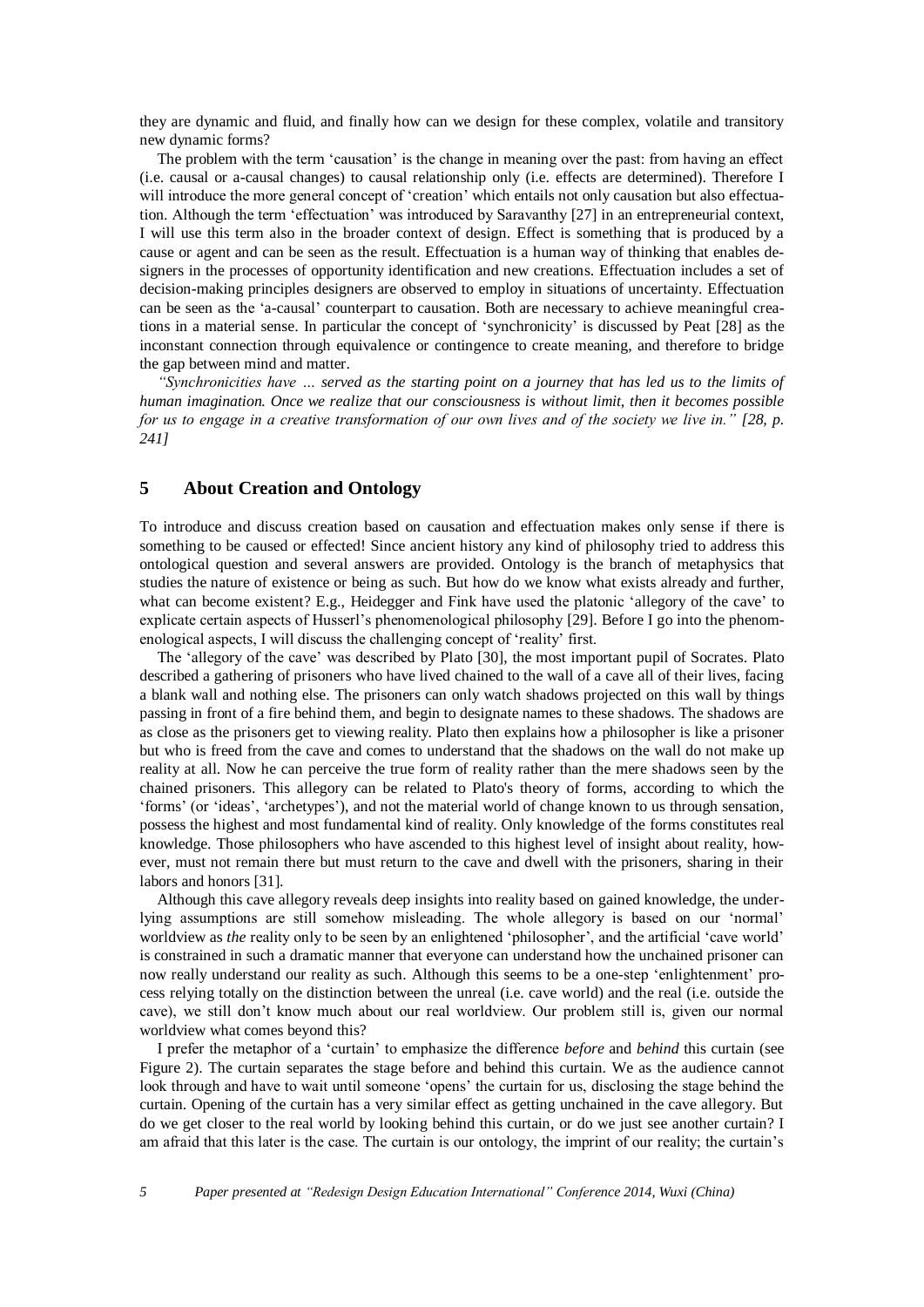fabric contains all our compiled explicit and implicit knowledge about all relevant (and also irrelevant) concepts, the way how we agreed upon to capture and understand our environment and ourselves. Despite all other ideas, our first person view onto our curtain is all we have. Kant was very clear about this [10]: (1) there exists a world behind our curtain totally independent of our mind, and (2) this world is completely unknowable by us; this world behind the curtain consists of the 'things-in-themselves', but are untouchable to us. The 'thing-in-itself' does not exist in space and time and do not enter into causal relations. Kant expressed his clear conviction that there is something behind the curtain (and not just another curtain).



**Figure 2:** The 'curtain' metaphor for our ontology [free download from [http://psddaily.blogspot.nl/2013/08/free-download-psd-curtain-background.html\]](http://psddaily.blogspot.nl/2013/08/free-download-psd-curtain-background.html)

<span id="page-5-0"></span>Long time ago, Laozi was arguing similarly [32]: (a) The Tao that can be spoken of is not the eternal Tao; (b) the name that can be named is not the eternal name; (c) the nameless is the beginning of heaven and earth; (d) the name is the mother of the ten thousand things; (e) send your desires away and you will see the mystery; (f) be filled with desire and you will see only the manifestation. According to Laozi we get and construct our 'curtain' (i.e. the manifestations of the 'mystery' behind) because of our desires (see f). There is indeed one very fundamental 'desire', if not a necessity: Our need to communicate with other human beings! This fundamental human need requires a *language* (in a broad sense, from local dialects up to universal mathematics [33]). Vygotsky argues that learning is a necessary and universal aspect of the process of developing culturally organized, specifically human, psychological functions" [34, p. 35]. However, any kind of language is a representational system referring to something else (e.g. *deixis* [35]) but also creates and embed new concepts without referring to something beyond and outside the semantic scope of this language [36]. "Abstract concepts are largely metaphorical" [37]. "From the perspective of socially created reality, the role of unrecognized metaphors and their power over the user's mind is much greater than in the case of metaphors that are intentionally used…" [38]. Latour argues that 'scientific facts' are fabricated by groups of scientists as socially constructed concepts [39]. Even further, Lakoff and Johnson propose that all our *language is metaphorical* [37]! Metaphors are omnipresent in our lives and this is true not only for colloquial languages, but also for scientific languages [38].

But, there is one fundamentally important although dangerous consequence in using any representational system: The third person perspective! This view is also called 'God's eye view' to express clearly that this view comes from outside our world. "God's eye view is a name for a point of view where the speaker or writer assumes they have knowledge only God would have" [40]. In our modern times this is probably the most attractive, even seductive but totally misleading concept: Whatever we as human beings thrown into this world will do, we will not be able to look through 'God's eyes'. This third person perspective is nothing more and nothing less than another *first person view*, pretending being something else. In case we look at any representation (e.g. right now when you are reading this text) we have the impression of something like a 'third person view'; we look *through* the text to the concepts and meanings behind those words [41]. Although we wrongly assume this as a third person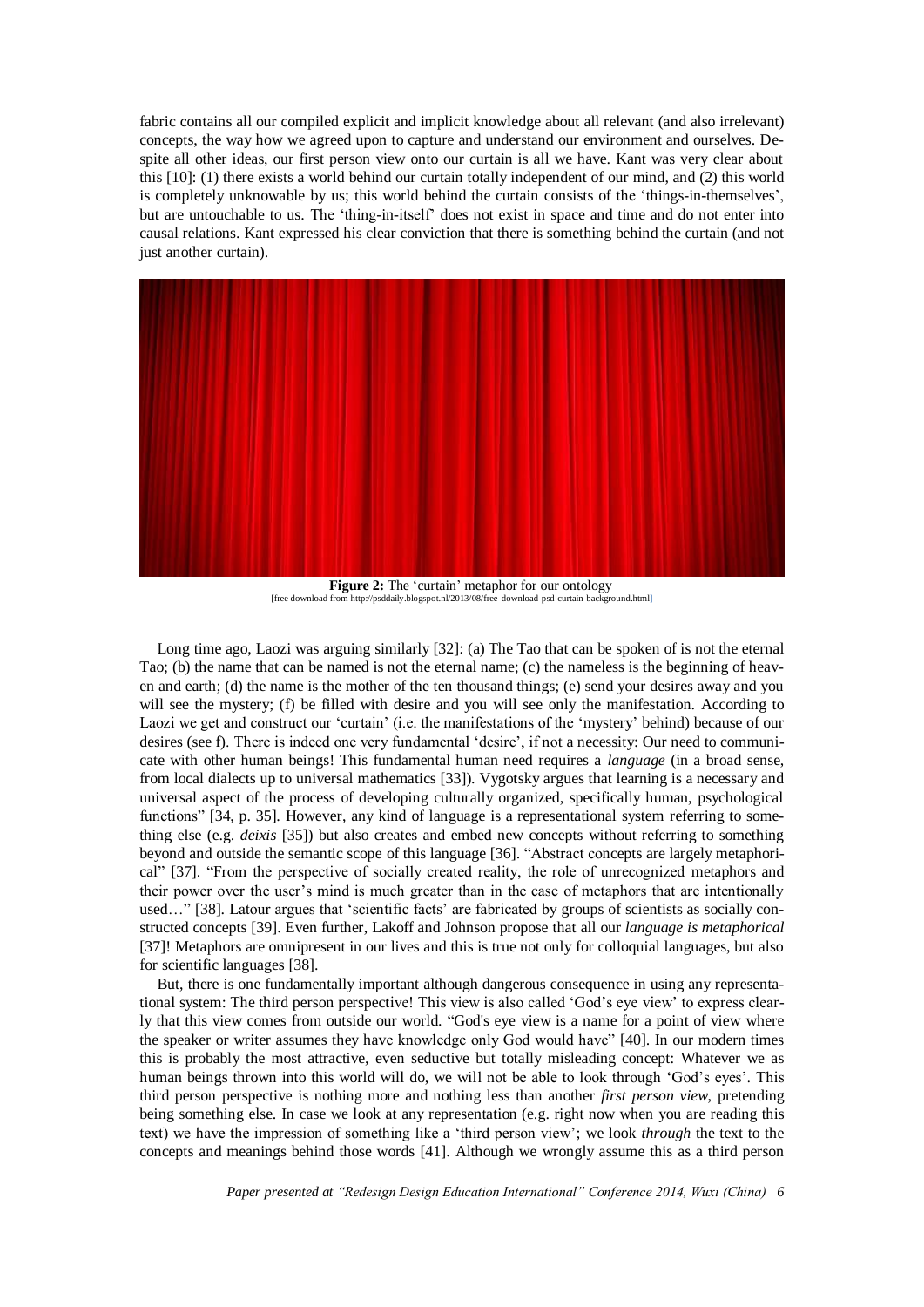perspective, this is not a God's eye view, but just our first person view on the text. As long as we are aware about that, we have left *only* our first person view, we are now enforced to take responsibility for our actual situation, our *thrown-ness* into this world [42]. We cannot and shouldn't longer dream of an escape into God's world behind the curtain. People like Michel Foucault (and many others too, of course) fully understood this thrown-ness by not only writing books about their insights but also going out on the street and campaigning against anything they considered unethical [43].

This first person perspective is of utmost importance not only for philosophers and physicists but also for designers and their designs. Several decades ago, this particular aspect − the inherently intertwinedness of 'observer and observed', 'designer and artifact', 'human and technology' − was already discussed by Everett for the 'observer' in quantum mechanics [44] (see in particular the 'Copenhagen Interpretation' of quantum mechanics [45]), and by Bateson and Mead about the foundations of Norbert Wiener's cybernetics [46]: Design from outside or from inside the 'box'; Bateson and Mead stated that every engineer and designer should design from *inside the box*! Now we are bounced back to our actual situated-ness with all accompanying responsibilities and no escape from this. What does this grounded-ness mean to us?

Recent work in philosophy, linguistics, and cognitive psychology has argued that cognitive processes are 'embodied', i.e., grounded in our bodily experience with the environment [47]. In this view, the sensory and motor activities of the body are important determinants of human cognition, which in turn shapes the structure and use of language [37]. We are thrown into this world and directly connected to our environment, through all our senses and metaphorical interpretation schemata. Through this strong coupling we cannot escape from this (even death might just be another, although radical transformation of our relationships to our environment).

As I have already discussed with Salem [48] that artifacts are also carriers of culture, we have to specify and declare our relationship to artifacts in particular, and technology in general. In the past, Jaspers and Heidegger expressed their concerns that technology alienates us from ourselves and from our environment. This concern is debated and vivid till today. But based on the work of Ihde, Latour and Borgmann, Verbeek presents a modern view how artifacts are reflecting our culture but at the same time shaping our existence and experience [49]. We have to understand that artifacts are the results of certain creation and production processes which are by themselves culturally determined. These kinds of production processes can also be discussed under the umbrella of 'technology'. "We must understand that there are four major types of these 'technologies' each a matrix of practical reason: (1) technologies of production, which permit us to produce, transform, or manipulate things; (2) technologies of sign systems, which permit us to use signs, meanings, symbols, or signification; (3) technologies of power, which determine the conduct of individuals and submit them to certain ends or domination, an objectivizing of the subject; (4) technologies of the self, which permit individuals to effect by their own means or with the help of others a certain number of operations on their own bodies and souls, thoughts, conduct, and way of being, so as to transform themselves in order to obtain a certain state of happiness, purity, wisdom, perfection, or immortality" [50, p. 18].

The most promising view on technology in general and artifacts in particular is that these artifacts are 'prosthesis' of our shortcomings as human beings. In the case of human perceptibility Don Ihde introduced the concept of "translation mediations" [51]. After our birth we as human beings are the most unspecific specie on earth in terms of skills and knowledge, we have to be educated for many years before becoming a productive and responsible member of society; on the other side this enables us to be open minded, inventive (i.e. because we have to), and at the end highly adaptive towards the environment we are born in. Humans are extremely inventive to overcome our shortcomings; the best phrasing is that we design permanently new types of *prosthesis'* to enrich our life [52]. Design in general, and technology in particular is in its essence 'prosthetic design' [53]. All these kinds of 'prosthesis' enlarge the scope of meaningful relationships to our environment [54]. "Humans do not see and act on the physical qualities of things, but on what they mean to them" [55]. Accepting this view, we can conclude that technology is part of our 'curtain's fabric', our way to relate to our world because it is a constituent component of this world. But why was it so difficult to understand this very important insight?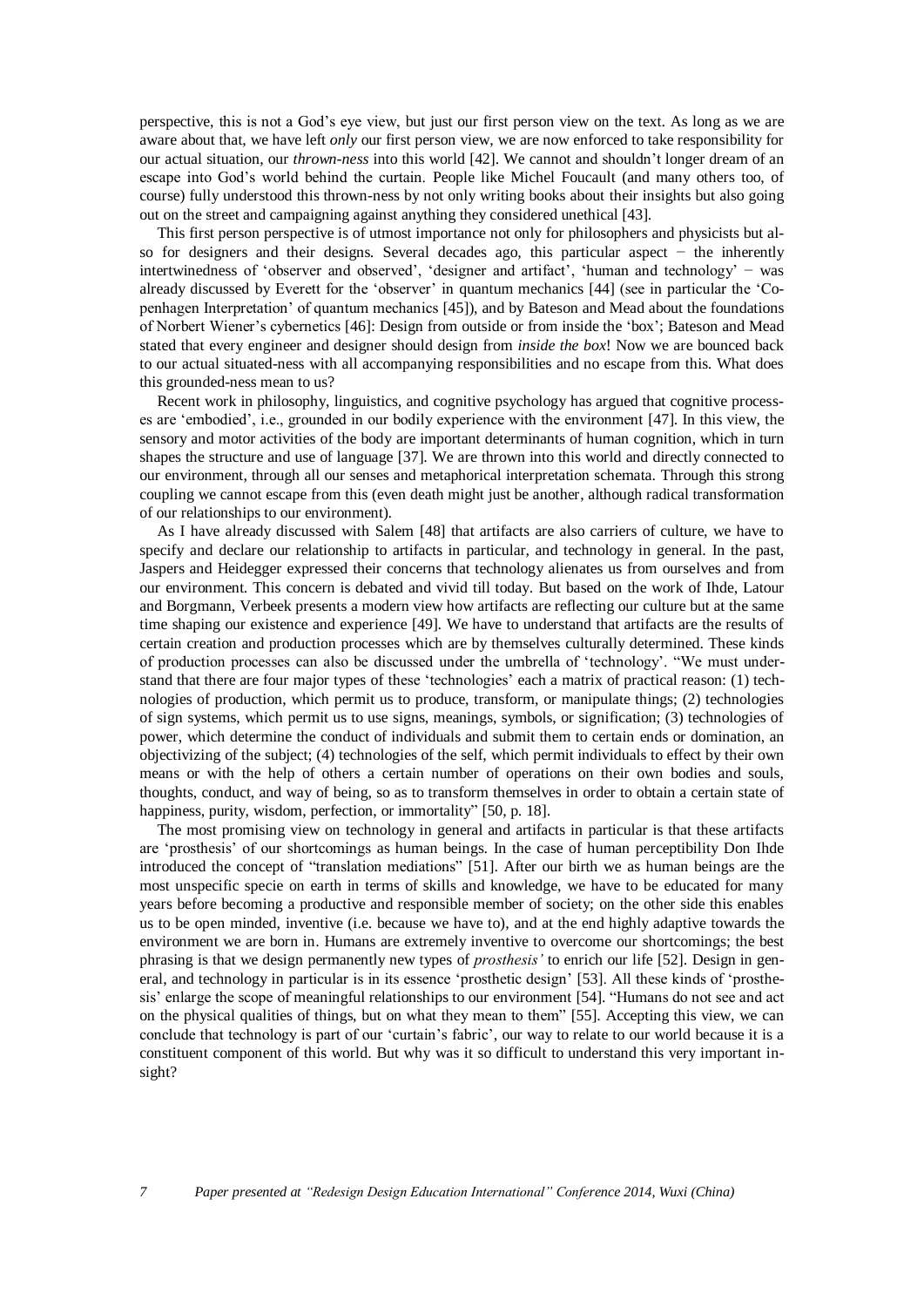### **6 Discussion**

As long as we identify (a) intuition with subjectivity and (b) rationality with objectivity, we will not resolve the mind-body split [56]. Francis Bacon's *New Organon* [17] was revolutionary in its attempt to give formal philosophical shape to a new and rapidly emerging empirical science to challenge the church by finding the truth experimentally instead of interpreting the Christian bible only. At that time Bacon challenged the entire state of the art of the philosophy and learning, and he deeply influenced all subsequent discussions of scientific method till today. Bacon wrote [57] that natural science "doth make inquiry, and take consideration of the same natures: but how? Only as to the material and efficient causes of them, and not as to the forms." According to Bacon, apart from the *laws of nature* themselves, the causes relevant to natural science are **only** *efficient causes* and *material causes*, or to use the famous formulation, all nature visible to human science is *matter* and *motion*-nothing more, nothing less (see **[Figure](#page-1-0) 1**). Using the above concepts of Aristotle to describe the four causes in nature, Bacon divided our world driven by causes into *physics* and *metaphysics* [17]: efficient and material causes for *physics*, and final and formal causes for *metaphysics*. This deep cut in our knowledge space was later confirmed and fixed for centuries by Descartes [58]: *res extensa* (realm for science; physics) and *res cogitans* (realm for the church; meta-physics). Till today science suffers from this fundamental split by facing the 'mind-body' problem [59]. Only if we can accept the full set of Aristotelian four causes, we can address our 'mind-body problem' successfully in an integral manner to overcome this schism.

The question about the nature of real nature (*true* reality) and artificial 'nature' (*artificial* reality) is not as easy to answer as it appears at first glance. How do we perceive real or virtual reality? How can we differentiate between real and virtual worlds? In order to understand what real and virtual worlds are and what their definite distinctions are at best, it is necessary to first outline the fundamental aspects of perception and knowledge, as well as assume the various epistemological positions. Since the meaning of the world is primarily established by actions [60], the individual knowledge of the world is stored in an action-related manner [61]. Instead of a passive portrayal, the world is determined actively [62]. Understanding is only possible in the re-construction of the world. Re-constructions that can be inter-subjectively experienced with the senses in an *objectivized* or inter-subjectively imparted form enable new dimensions of communication through design.

Rossi's analysis [63] is an important milestone in the historiography of the origins of modern science. Rossi shows how the ideas of the man considered the father of modern science were firmly rooted in traditional magical and alchemical knowledge. Bacon was a product of Renaissance philosophies and simultaneously opposed and rejected them. The provided analysis recounts the complexity of the Bacon's intellectual development from magic to science and highlights both connections and elements of discontinuity with the past. Rossi emphasizes Bacon's notion of a cooperative and public science, that is, a science shaped by the contributions of many individuals and aiming to dominate nature and promote human progress [64]. Although this was the admirable starting point, it turned centuries later into the opposite. Modern science changed into a dogmatic enterprise, and seems to have severe difficulties to liberate itself from this [7]. Heidegger [65] calls our here and now *Dasein*, the field in which both *being* and *time* become manifest. Heidegger analyzes *Dasein* in its everydayness in a deepening sequence of terms: being-in-the-world, world-hood, and care as the being of *Dasein*. Unfortunately through modern science we are caught in two main beliefs: (a) science is all about capturing nature in computational terms (i.e. no genuine space for unpredictability [5]), and (b) science looks 'down' to nature from a third person perspective (i.e. God's eye view [66]); this last belief hinders us to deeply understand and accept our un-avoidable *thrown-ness* into exactly this very nature, our world and universe around us: our *being-in-the-world* [42].

Flores and Winograd [15] illustrate the 'thrown-ness': "When chairing a meeting, you are in a situation that (I) you cannot avoid acting (doing nothing is also an action); (II) you cannot step back and reflect on your actions; (III) the effects of actions cannot be predicted; (IV) you do not have a stable representation of the situation; (V) every representation you have of the 'situation' is an interpretation; (VI) you cannot handle facts neutrally; you are creating the situation you are in".

After psychology as a strict behavioral based science has been separated from philosophy [67], the research of more than half a century developed into recognizing mental states as necessary concepts to be taken into account. Modern cognitive sciences accept that human self-consciousness depends on the meta-representation of mental and bodily states as one's own mental and bodily states. "First-personperspective taking is not sufficient, but necessary for human self-consciousness" [68]. To assign a first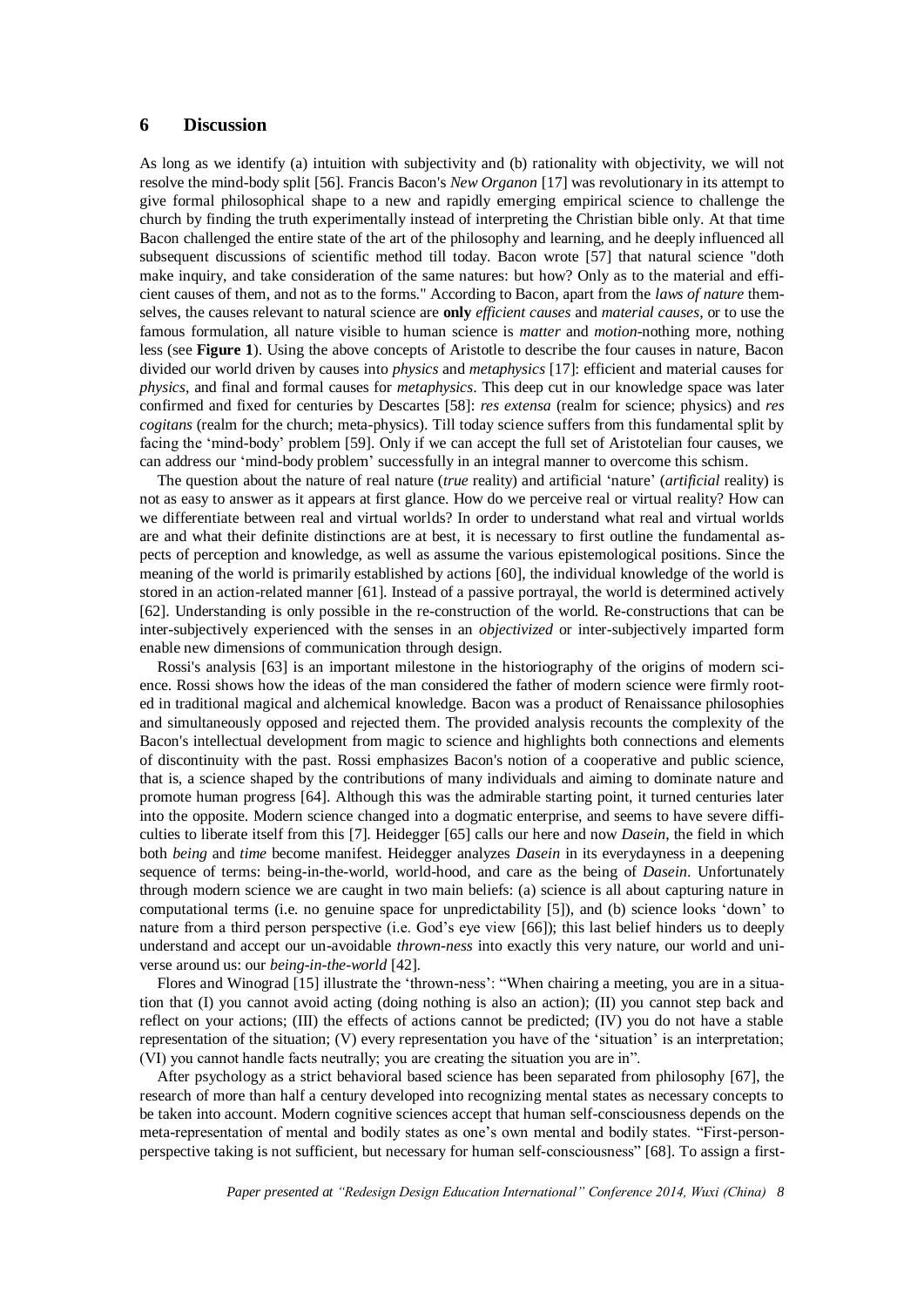person-perspective is to center one's own multimodal experiential space upon one's own body, thus operating in an egocentric reference frame. The brain regions involved in assigning first-personperspective comprise medial prefrontal, medial parietal and lateral temporoparietal cortex. These empirical findings complement recent neuro-biologically oriented theories of self-consciousness which focus on the relation between the subject and his/her environment by supplying a neural basis for its key components [68].

One of the major achievements of Gadamer [69] is the destruction of the dominance of objectivism. The basic but fundamental idea of the hermeneutic circle (i.e. thrown-ness into our world) and, in particular, the idea that the *interpreter* is inevitably a part of the circle, is not compatible to the objectivist position. We must participate in or share in that which we attempt to understand in the sense that we can accomplish understanding only through invoking "the fore structures and prejudgments that are constitutive of our being" (p. 137). This kind of existential view, and Gadamer's extended critique of the Cartesian tradition, has left little for objectivism to ground on (see Cartesian anxiety above).

According to Greeno [70] Gibson developed an *interactionist* view of perception and action. This view focuses on information that is available in the environment of the context of use. Gibson rejected the common implicit assumption of separating *external-physical* and *internal-mental processes*. The alternative interactionistic position focusing on processes of *agent-situation interactions* is taken in ecological psychology and grounds in phenomenology. This interactionist view is also gaining popularity in recent research on complex, socially organized activity, conversational communication, and philosophical situation theory [71]. The concepts of *affordance* and *ability* are core concepts in the interactionist approach. "In situation theory, abilities in activity depend on attunements to constraints, and affordances for an agent can be understood as conditions in the environment for constraints to which the agent is attuned. This broad view of affordances includes affordances that are recognized as well as affordances that are perceived directly." [70]

Sahin et al. [72] defines an affordance as an acquired relation between a certain *effect* and an (entity, behavior) tuple, such that when the user applies the *behavior* on the *entity*, the *effect* is generated: (effect, (entity, behavior)). Gibson vehemently objected to the view that perception has to create and relay on a *generic world model* (i.e. often referred to as *representation* or *mental model*) over which the user infers whether an affordance exists or not [73]. Gibson argued that affordances are *effortless* and therefore *directly* perceivable (i.e. without using a world representation and without making inferences). Recently cognitive science explores effortless attention and action [74]. So far we investigated and understood attention and action to require effort, and we normally expected that effort has to increase to meet rising demand. However, attention and action sometimes seem to happen effortlessly despite high demand. Effortless attention and action have been described across a wide range of everyday activities [74]. So, how can we utilize on those recent insights to enhance design?

According to Fischer [75] one of the basic design principles that Donald Norman [76] gives is: The designer should get the *mappings* right! The mappings according to Norman indicate the relationships of (1) the interaction controls and their movements and (2) the results of these actions in the real world. *Natural mapping* should be used to get the mappings *right*. But what is a natural mapping? [77] It is a mapping that leads to immediate and therefore effortless understanding through the user because the representation of the functionality in those controls is made based on physical analogies and cultural standards matching the mental model of the user. Although this looks like a promising approach it includes at least two open questions. *Question-1:* Which aspects of the interface can be described using natural mapping and which effects, generating a natural mapping, can be used? *Question-2:* What exactly are physical analogies and cultural standards? For almost fifty years a lot of research was done on this latter question. This research area is called the *stimulus-response compatibility* (S-R compatibility). Possible aspects that can be of aid to the designer are according to Norman [76]:

- *biological effects* (the biological functions of the user have effect, e.g., in dual task performance the stimulus offered in the same hemisphere of the user as the hemisphere that directs the response offers faster response time and lower error rate);
- *cultural standards* (the control-response mapping follows a culturally determined convention, e.g., in the west 'clockwise is more');
- *perception effects* that allow for natural grouping and patterning of controls and feedback (similar controls are grouped in a way to reveal their relation, e.g., placing certain displays close together as a group to show their functional equality, proximity compatibility);

*9 Paper presented at "Redesign Design Education International" Conference 2014, Wuxi (China)*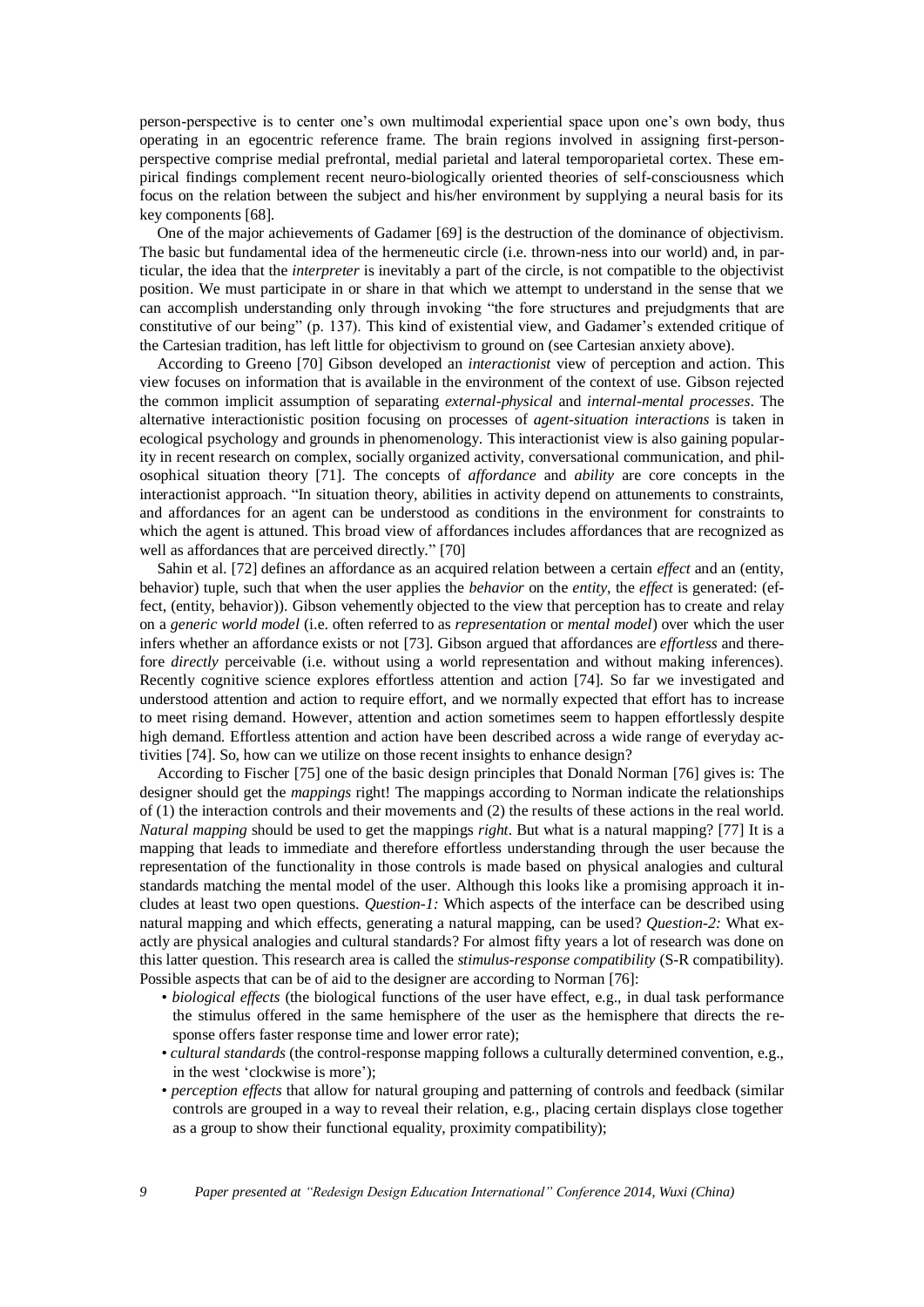• *spatial analogy* (the control space is an immediate mapping of the response space, e.g., lighting lights using the same pattern for the controls as for the lights). [75]

The use of *natural mapping* and results of S-R compatibility studies is constrained by a number of aspects. E.g., concerning the different principles for changing difficult tasks into simple ones needs further elaboration. It can be noted that except the fact that Norman's principles are formulated in a narrative rather than a formal way the current state of the research also does not allow making the seven principles of Norman useable as a set of operational design guidelines. Therefore, two necessary developments are proposed [75]: (a) the development of a methodological framework in which all principles are incorporated; and (b) the formalization, unification and complementation of all relevant knowledge. When in the future these two aspects are fulfilled Norman's principles could form the backbone of a design methodology. With the current state of research *natural mapping* alone could be a powerful tool in developing user products and applications [78]. It might be possible to build a full methodology based on this first start. This is partly so because other principles are based on similar factors which play an important role in natural mapping. However some investigations into fundamental research areas have to be performed and the concept of natural mapping should be formalized before this could be applied as a foundation for affordances.

# **7 Conclusions**

How can we now utilize on these insights based on phenomenology and alternative hermeneutic view in contrast to Cartesian science? Can we learn something useful for design? Yes, we can! Over the last decades Overbeeke and Hummels have advocated a set of design premises [79]. By taking their clear stance, Overbeeke and Hummels expect to combine the rational with the experiential, to reconcile *thinking* (rationality) with *feeling* (intuition). This might not be the only approach (see also [80] [81]), but they and I too believe it is *one* successful way to advance d*esign* towards a truly transformative level, a level that can lead to useful and sustainable innovations that can enable and guarantee our lives worth living. I tried to resolve the old problem of direct access to nature versus access only through a conceptual layer by providing two main arguments: (1.) humans are social creatures and have to communicate with each other; this communication can only be done through a conceptual layer; (2.) this conceptual layer is our only way to capture our environment, and this can only be done through a first person perspective. The most important consequence is that a third person view does not exist, the God's eye view is impossible for humans! [82] Even more, design is an exceptionally suited discipline to take the lead guiding science into the future where science sets people really free by overcoming established dogmas [7], as any good science did in the past [83]. In a nutshell, we *cannot* jump out of the loop of our 'thrown-ness' into this world! Therefore we have to subscribe to *conscious design*: being aware and acting responsible [84].

**Acknowledgements.** I am very grateful to several people, who influenced my thinking through my personal encounter with them: Gotthard Günther (during my time in Hamburg), Ryohei Nakatsu (during my time in Japan and Singapore), Loe Feijs, Caroline Hummels, Kees Overbeeke, and Dirk Snelders (during my time in Eindhoven). The main sponsor of this project is the department of Industrial Design at the Eindhoven University of Technology (TU/e).

### **8 References**

- 1. Aristotle, *Physics*. 2008 (first 350 BC), Oxford: Oxford University Press
- 2. Thompson, C.J., W.B. Locander, and H.R. Pollio, *Putting consumer experience back into consumer research: The philosophy and method of existential-phenomenology.* The Journal of Consumer Research, 1989. **16**(2): p. 133.
- 3. Bauer, H.H., *What do we mean by "scientific?".* Journal of Scientific Exploration, 1987. **1**(2): p. 119- 127.
- 4. Crane, T. and S. Patterson, eds. *History of the Mind-Body Problem*. 2012, Taylor & Francis: Oxford.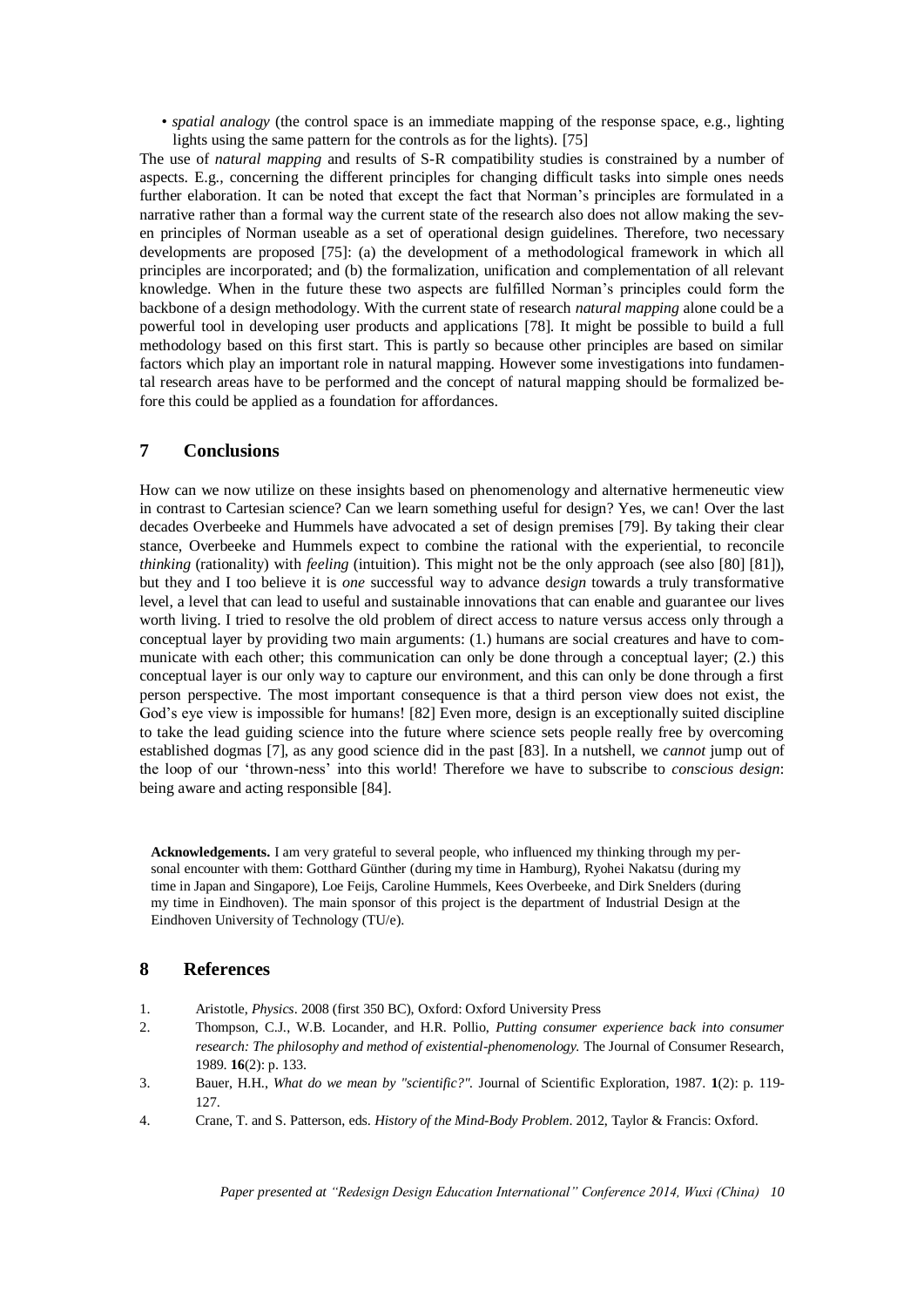- 5. Rauterberg, M., *Hypercomputation, unconsciousness and entertainment technology*, in *Fun and Games 2008*, P. Markopoulos, et al., Editors. 2008, Springer: Berlin Heidelberg. p. 11-20.
- 6. Reiser, O.L., *Modern science and non-Aristotelian logic.* The Monist, 1936. **46**(2): p. 299-317.
- 7. Sheldrake, R., *The Science Delusion*. 2012, London: Hodder & Stoughton.
- 8. van Mensvoort, K., *Nature is dead, long live nature!* Kerb: Journal of Landscape Architecture, 2011(19): p. 10-11.
- 9. Dorst, K., *The core of 'design thinking' and its application.* Design Studies, 2011. **32**(6): p. 521-532.
- 10. Kant, I., *Critique of Pure Reason*. 1855, London: Henry G. Bohn.
- 11. Copan, P. and W.L. Craig, *Creation Out of Nothing: A biblical, philosophical, and scientific exploration*. 2004: Baker Publishing Group.
- 12. Linde, A., D. Linde, and A. Mezhlumian, *From the big bang theory to the theory of a stationary universe.* Physical Review D, 1994. **49**(4): p. 1783-1826.
- 13. Bernstein, R.J., *Beyond Objectivism and Relativism: Science, hermeneutics, and praxis*. 1983, Philadelphia: Univ. of Pennsylvania Press.
- 14. Günther, G., *Aristotelian and non-Aristotelian logic.* Startling Stories, 1954. **30**(1): p. 102-108.
- 15. Winograd, T. and F. Flores, *Understanding Computers and Cognition: A new foundation for design*. 1986, New York: Ablex Publishing Corporation.
- 16. The-Kubrick-Theme. *Aristotle's four causes*. 2010 [cited 2014 April 22]; Available from: [http://equivalentexchange.wordpress.com/2010/08/12/aristotles-four-causes/.](http://equivalentexchange.wordpress.com/2010/08/12/aristotles-four-causes/)
- 17. Bacon, F., *Francis Bacon: The new organon*, ed. L. Jardine and M. Silverthorne. 2000 (first 1620): Cambridge University Press.
- 18. Hocutt, M., *Aristotle's four becauses.* Philosophy, 1974. **49**(190): p. 385-399.
- 19. Wikipedia. *Four causes*. 2014 [cited 2014 April 18]; Available from: [http://en.wikipedia.org/wiki/Four\\_causes.](http://en.wikipedia.org/wiki/Four_causes)
- 20. Kemerling, G. *Aristotle: Logical methods*. 1997 (last update12 November 2011) [cited 2014 April 20]; Available from[: http://www.philosophypages.com/hy/2n.htm.](http://www.philosophypages.com/hy/2n.htm)
- 21. Coppens, C., *A Brief Text-Book of Logic and Mental Philosophy*. 1891, New York: Schwartz, Kirwin & Fauss.
- 22. Mendelejew, D., *Über die Beziehungen der Eigenschaften zu den Atomgewichten der Elemente.* Zeitschrift für Chemie, 1869. **12**: p. 405-406.
- 23. Lennox, J.G., *Darwin was a teleologist.* Biology and Philosophy, 1993. **8**(4): p. 409-421.
- 24. Schmidt, H., *Non-causality as the earmark of psi.* Journal of Scientific Exploration, 1993. **7**(2): p. 125- 132.
- 25. Buchanan, R., *Design research and the new learning.* Design Issues, 2001. **17**(4): p. 3-23.
- 26. Rauterberg, M., B. Salem, and D. Mortel van de, *From passive to active forms*, in *Design and Semantics of Form and Movements*, S.K. L. Feijs, B. Young, Editor. 2005, Koninklijke Philips Electronics N.V.: Eindhoven. p. 110-117.
- 27. Sarasvathy, S.D., *Causation and effectuation: Toward a theoretical shift from economic inevitability to entrepreneurial contingency.* The Academy of Management Review, 2001. **26**(2): p. 243-263.
- 28. Peat, F.D., *Synchronicity: The bridge between matter and mind*. 1987, New York: Bantam Books.
- 29. Bossert, P.J., *"Plato's cave", flatland and phenomenology*, in *Phenomenology in Practice and Theory*, W.S. Hamrick, Editor. 1985, Springer Netherlands: Amsterdam. p. 53-66.
- 30. Cooper, J.M. and D.S. Hutchinson, *PLATO-Complete Works*. 1997, Indianapolis: Hackett Pub.
- 31. Plato. *Allegory of the cave*. 380 BC [cited 2014 June 10]; Available from: [http://en.wikipedia.org/wiki/Allegory\\_of\\_the\\_Cave.](http://en.wikipedia.org/wiki/Allegory_of_the_Cave)
- 32. Laozi, *Tao Te Ching*. 2011; org. 600BC, London: Kyle Cathie Limited.
- 33. Hauser, M.D., N. Chomsky, and W.T. Fitch, *The faculty of language: What is it, who has it, and how did it evolve?* Science, 2002. **298**(5598): p. 1569-1579.
- 34. Vygotsky, L.S., *Interaction between learning and development*, in *Readings on the Development of Children*, M. Gauvain and M. Cole, Editors. 1997, W.H. Freeman and Company: New York. p. 29-36.
- 35. Diessel, H., *Deixis and demonstratives*, in *Semantics* C. Maienborn, K. von Heusinger, and P. Portner, Editors. 2012, de Gruyter: Berlin. p. 2407-2431.
- 36. Eco, U., *A Theory of Semiotics*. 1976, Bloomington: Indiana University Press.
- 37. Lakoff, G. and M. Johnson, *Philosophy in the Flesh: The Embodied Mind and its Challenge to Western Thought*. 1999, New York: Basic Books.
- *11 Paper presented at "Redesign Design Education International" Conference 2014, Wuxi (China)*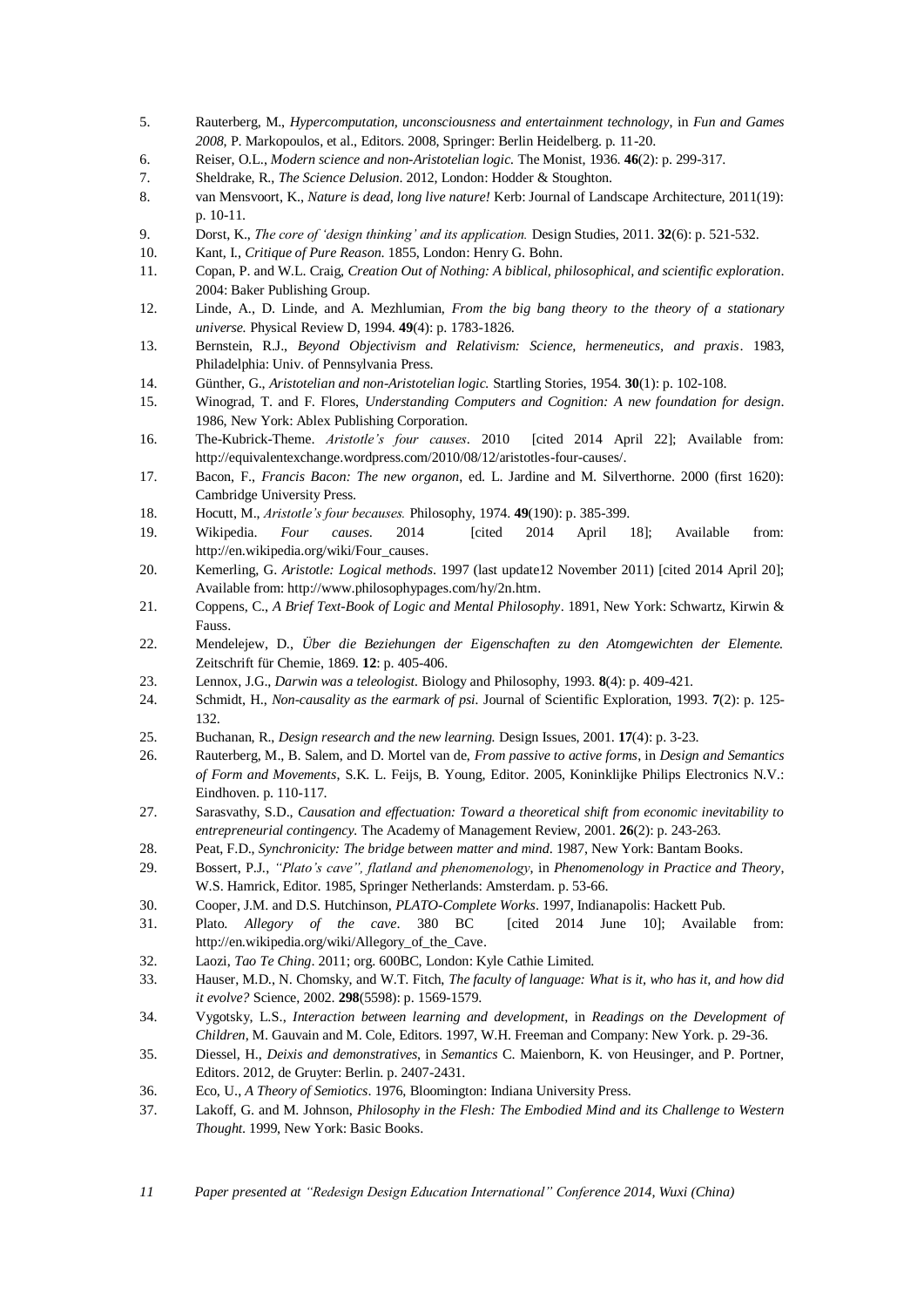- 38. Mudyń, K., *On the two ways of metaphorizing the world - Pars pro toto or intra pro extra.* Polish Sociological Review, 2009. **166**(2): p. 179-192.
- 39. Latour, B., *Insider & outsider in the sociology of science or How can we foster agnosticism?*, in *Knowledge and Society: Studies in the Sociology of Culture - Past and Present*. 1981, JAI Press Inc.: Greenwich. p. 19-216.
- 40. Wikipedia. *God's eye view*. 2014 [cited 2014 June 11]; Available from: http://simple.wikipedia.org/wiki/God's eye view.
- 41. Logan, R.K., *The extended mind model of the origin of language and culture*, in *Evolutionary Epistemology, Language and Culture*, N. Gontier, J. Van Bendegem, and D. Aerts, Editors. 2006, Springer Netherlands: Amsterdam. p. 149-167.
- 42. Heidegger, M., *Being and Time*. 1967 (first 1927): Blackwell.
- 43. Wikipedia. *Michel Foucault*. 2014 [cited 2014 20 June]; Available from: [http://en.wikipedia.org/wiki/Michel\\_Foucault.](http://en.wikipedia.org/wiki/Michel_Foucault)
- 44. Everett, H., *'Relative state' formulation of quantum mechanics.* Reviews of Modern Physics, 1957. **29**(3): p. 454-462.
- 45. Bohr, N., *The quantum postulate and the recent development in atomic theory.* Nature, 1928. **121**(supplement): p. 580-590.
- 46. Brand, S., G. Bateson, and M. Mead, *For God's sake, Margaret.* CoEvolutionary Quarterly, 1976(10): p. 32-44.
- 47. Wilson, M., *Six views of embodied cognition.* Psychonomic Bulletin & Review, 2002. **9**(4): p. 625-636.
- 48. Salem, B. and M. Rauterberg, *Aesthetics as a key dimension for designing ubiquitous entertainment systems*, in *2nd International Workshop on Ubiquitous Home-Ubiquitous Society and Entertainment*, M. Minoh and N. Tosa, Editors. 2005, NICT Keihanna and Kyoto. p. 85-94.
- 49. Verbeek, P.P., *What Things Do: Philosophical reflections on technology, agency, and design*. 2010, University Park: Pennsylvania State University Press.
- 50. Foucault, M., *Technologies of the self.*, in *Technologies of the self: A seminar with Michel Foucault*, L.H. Martin, H. Gutman, and P.H. Hutton, Editors. 1988, Tavistock: London. p. 16-49.
- 51. Ihde, D., *Stretching the in-between: Embodiment and beyond.* Foundations of Science, 2011. **16**(2-3): p. 109-118.
- 52. De Preester, H., *Technology and the body: The (im)possibilities of re-embodiment.* Foundations of Science, 2011. **16**(2-3): p. 119-137.
- 53. Clark, A., *Intrinsic content, active memory and the extended mind.* Analysis, 2005. **65**(1): p. 1-11.
- 54. Thompson, L. and J. Cupples, *Seen and not heard? Text messaging and digital sociality.* Social & Cultural Geography, 2008. **9**(1): p. 95-108.
- 55. Krippendorff, K., *The Semantic Turn: A New Foundation for Design*. 2006, Boca Raton London New York: Taylor & Francis, CRC Press.
- 56. Varela, F.J., E. Thompson, and E. Rosch, *The Embodied Mind*. 1991, Cambridge: MIT Press.
- 57. Bacon, F., *Advancement of Learning*, ed. W.A. Wright. 1869 (first 1605): Clarendon Press.
- 58. Descartes, R., *Discours de la méthode pour bien conduire sa raison, et chercher la vérité dans les sciences*. 1637, Leiden: Ian Maire.
- 59. McGinn, C., *Can we solve the mind--body problem?* Mind, 1989. **98**(391): p. 349-366.
- 60. Radman, Z., ed. *The Hand, an Organ of the Mind: What the manual tells the mental*. 2013, MIT Press: Boston.
- 61. Prinz, W. and B. Bridgeman, eds. *Handbook of Perception and Action: Perception*. 1995, Academic Press: Waltham.
- 62. Neisser, U., *Cognition and Reality: Principles and implications of cognitive psychology*. 1976, San Francisco: W. H. Freeman.
- 63. Rossi, P., *Francis Bacon: From magic to science*. 2013 (first 1957): Taylor & Francis.
- 64. Lakatos, I., P. Feyerabend, and M. Motterlini, *For and Against Method: Including Lakatos's lectures on scientific method and the Lakatos-Feyerabend correspondence*. 1999, Chicago: University of Chicago Press.
- 65. Heidegger, M., *History of the Concept of Time: Prolegomena*. 1992 (first 1925): Indiana University Press.
- 66. Sankey, P.H., *Scientific realism and the rationality of science*. 2012: Ashgate Publishing, Limited.
- 67. Skinner, B.F., *About Behaviorism*. 2011: Knopf Doubleday Publishing Group.